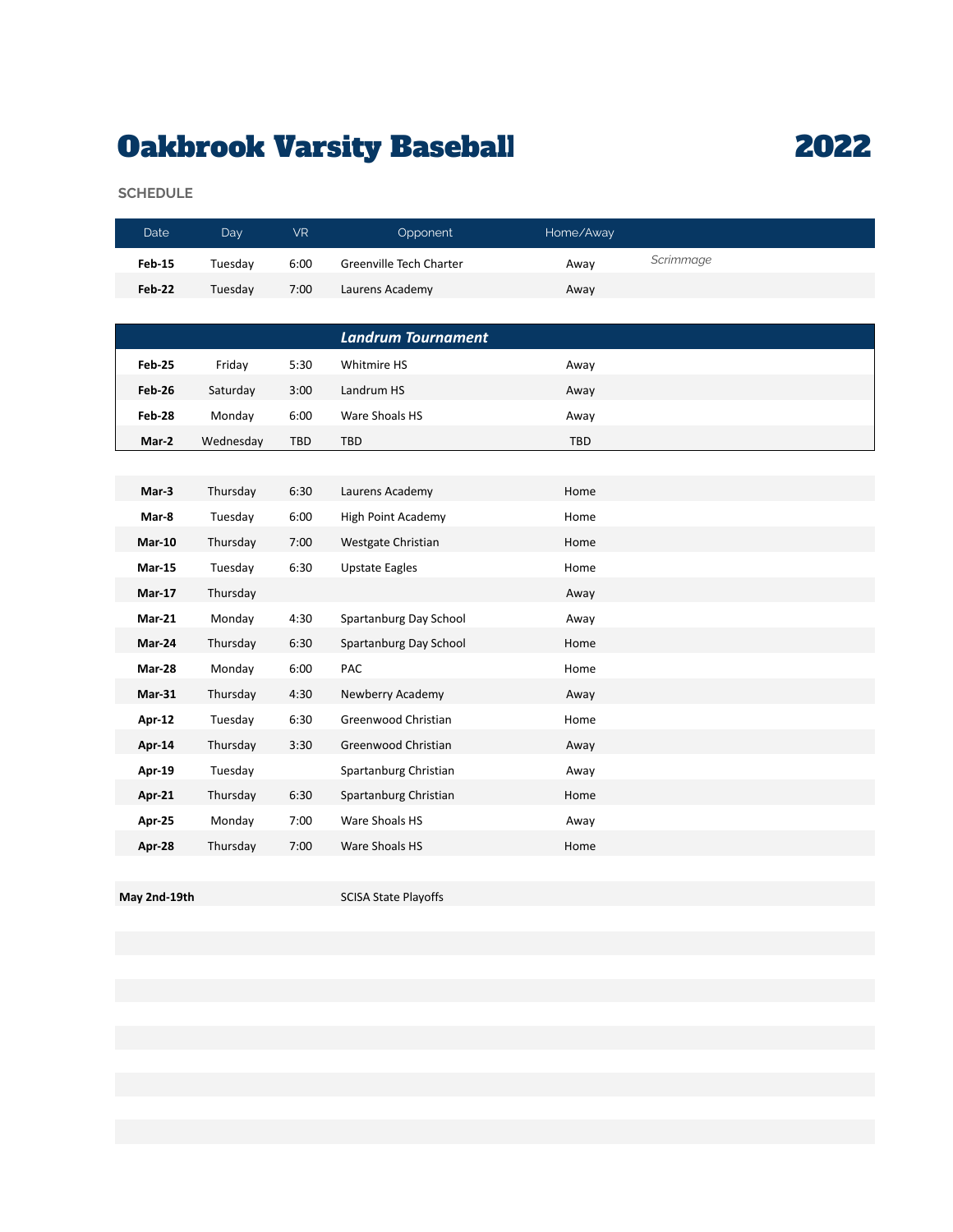# Oakbrook Middle School Baseball 2022



**SCHEDULE**

| Date          | Day      | <b>MS</b> | Opponent                | Home/Away |  |
|---------------|----------|-----------|-------------------------|-----------|--|
| Feb-22        | Tuesday  | 5:00      | Laurens Academy         | Away      |  |
| Feb-25        | Friday   | 4:30      | Langston Charter        | Home      |  |
| Mar-1         | Tuesday  | 4:30      | <b>Upstate Eagles</b>   | Home      |  |
| Mar-3         | Thursday | 4:00      | Laurens Academy         | Home      |  |
| <b>Mar-10</b> | Thursday | 4:30      | Sims MS                 | Home      |  |
| <b>Mar-15</b> | Tuesday  | 4:00      | Shannon Forest          | Home      |  |
| Mar-17        | Thursday | 6:00      | Spartanburg HS (D-team) | Away      |  |
| Mar-21        | Monday   | 6:00      | Sims MS                 | Away      |  |
| Mar-24        | Thursday | 4:00      | <b>Upstate Eagles</b>   | Home      |  |
| Mar-29        | Tuesday  | 4:30      | Mitchell Road           | Home      |  |
| <b>Mar-31</b> | Thursday | 5:00      | Spartanburg HS (D-team) | Home      |  |
| Apr-12        | Tuesday  | 4:00      | Greenwood Christian     | Home      |  |
| Apr-14        | Thursday | 5:30      | Greenwood Christian     | Away      |  |
| Apr-19        | Tuesday  | 4:00      | Spartanburg Christiian  | Away      |  |
| Apr-21        | Thursday | 4:00      | Spartanburg Christiian  | Home      |  |
| Apr-25        | Monday   | 5:00      | Ware Shoals HS (C-team) | Away      |  |
| Apr-28        | Thursday | 4:30      | Ware Shoals HS (C-team) | Home      |  |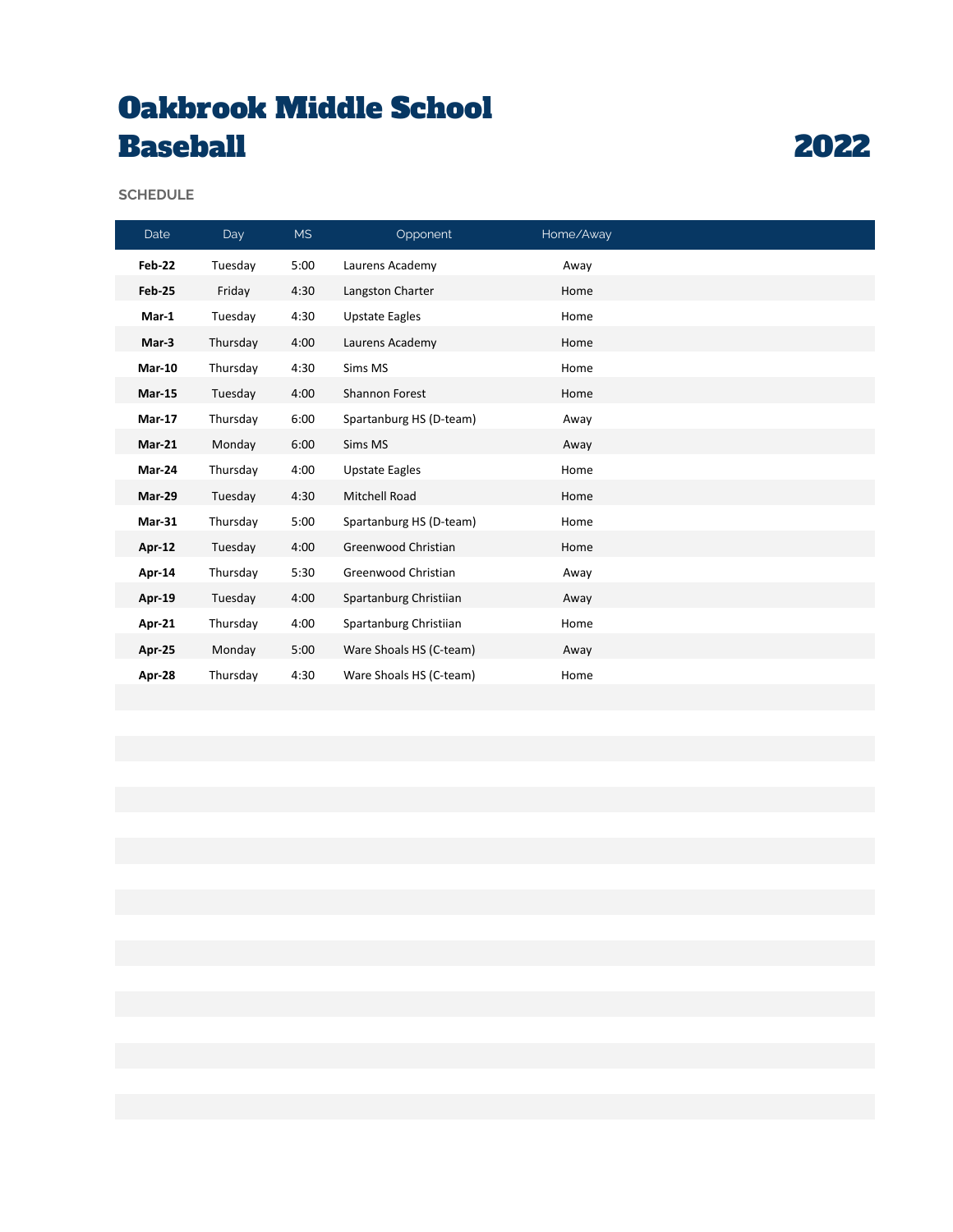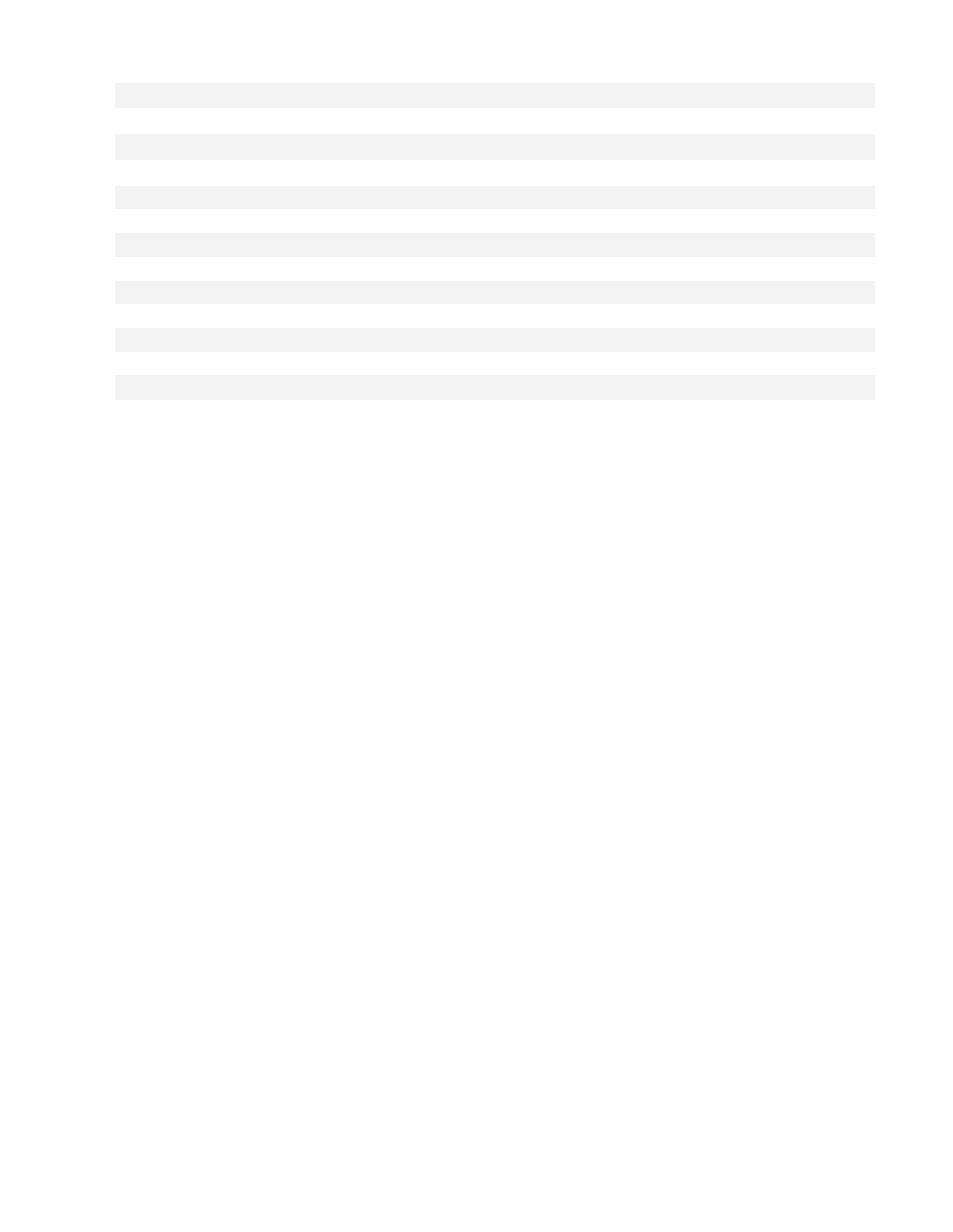



#### **TEAM ROSTER**

| <b>Name</b>           | Grade     | <b>Number</b>  |  |
|-----------------------|-----------|----------------|--|
| Jackson Collins       | Junior    | 13             |  |
| <b>Brody Cox</b>      | 8th       |                |  |
| Keagan Cudd           | Junior    | 11             |  |
| <b>Todd Darwin</b>    | Junior    | 22             |  |
| <b>Tripp Darwin</b>   | Junior    | $\sqrt{6}$     |  |
| Luke Fletcher         | Sophomore |                |  |
| Dayton Grote          | Senior    |                |  |
| <b>Addison Haas</b>   | Senior    | $\overline{2}$ |  |
| <b>Ben Hamrick</b>    | Senior    | 5              |  |
| Nic Marcano           | Senior    | $\overline{4}$ |  |
| <b>Tyler Mitchell</b> | Sophomore | $\overline{7}$ |  |
| Will Pressley         | Senior    | 44             |  |
| Hudson Shytles        | Junior    | 10             |  |
|                       |           |                |  |

#### **TEAM MANAGEMENT**

| <b>Name</b>         | Role                    |
|---------------------|-------------------------|
| <b>Travis Casey</b> | Head Coach              |
| <b>Bruno Cox</b>    | <b>Assistant Coach</b>  |
| <b>Bob Detwyler</b> | <b>Athletic Trainer</b> |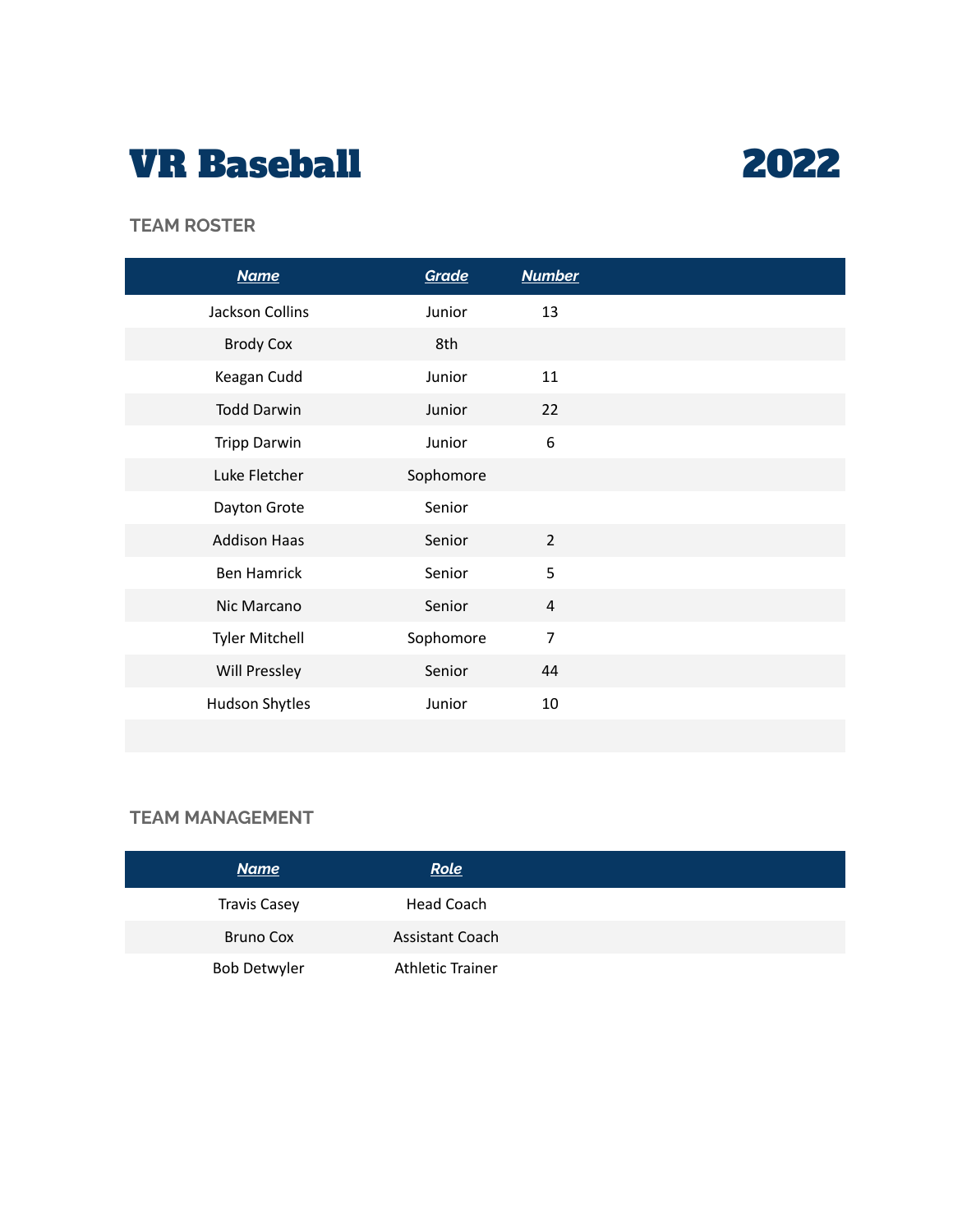



### **TEAM ROSTER**

| <b>Name</b>          | Grade | <b>Number</b> |  |
|----------------------|-------|---------------|--|
|                      |       |               |  |
| Ty Raymond           | 5th   | 8             |  |
| Alex Ball            | 5th   |               |  |
| James Johnson        | 5th   |               |  |
| Jack Cashman         | 5th   |               |  |
| Davis Haas           | 5th   |               |  |
| Peyton Mitchell      | 5th   |               |  |
| <b>Bryson Horton</b> | 6th   |               |  |
| <b>Reed Myers</b>    | 8th   |               |  |
| Corey Kimbrell       | 8th   |               |  |
|                      |       |               |  |

#### **TEAM MANAGEMENT**

| <u>Name</u>   | <u>Role</u>     |
|---------------|-----------------|
| Chris Raymond | Head Coach      |
| Randy Ball    | Assistant Coach |